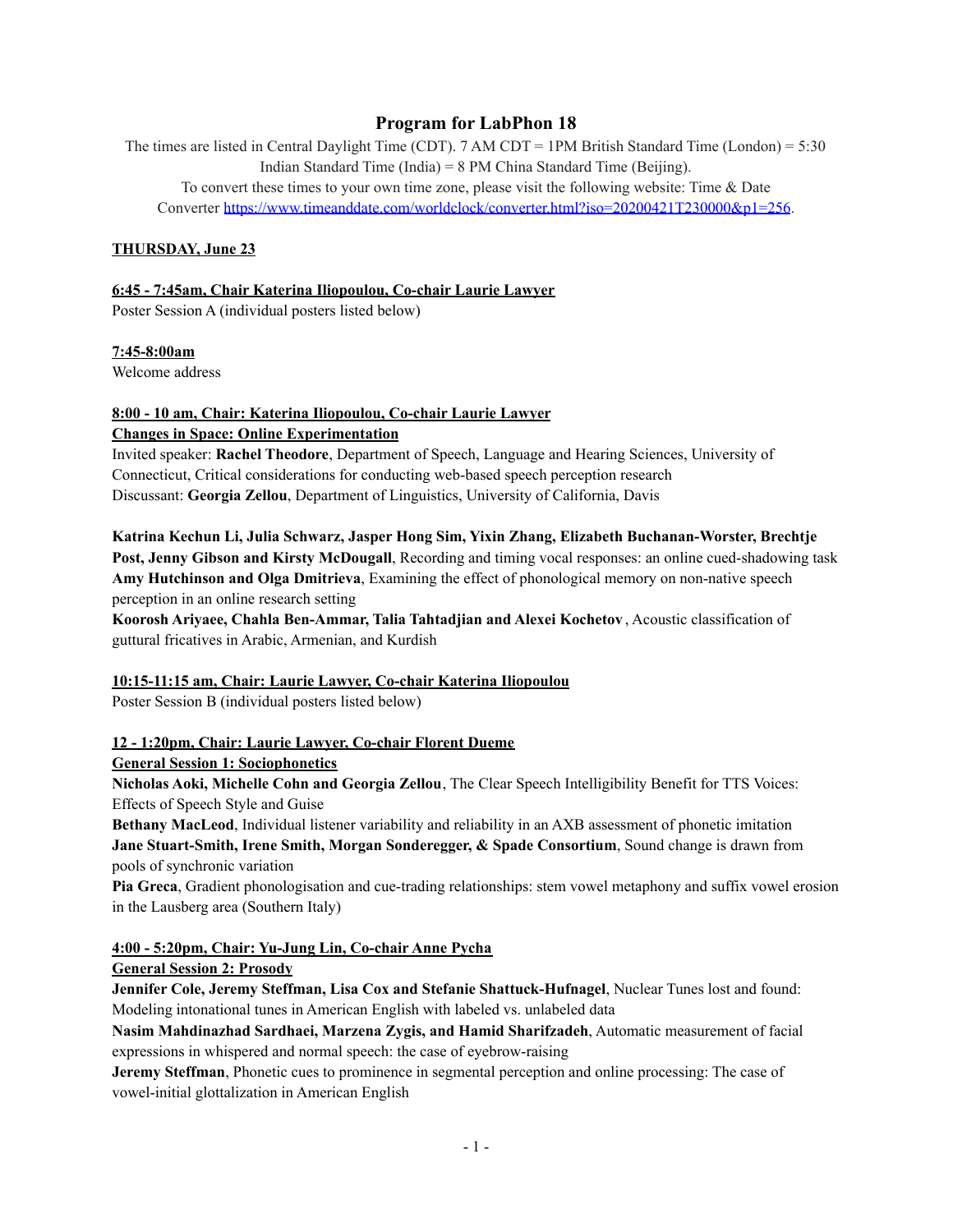**Francesco Burroni**, Towards a model of online dissimilatory tonal interactions: Evidence from Thai

# **9:00 - 10pm, Chair: Indranil Dutta, Co-chair Alan Yu**

Poster Session C (individual posters listed below)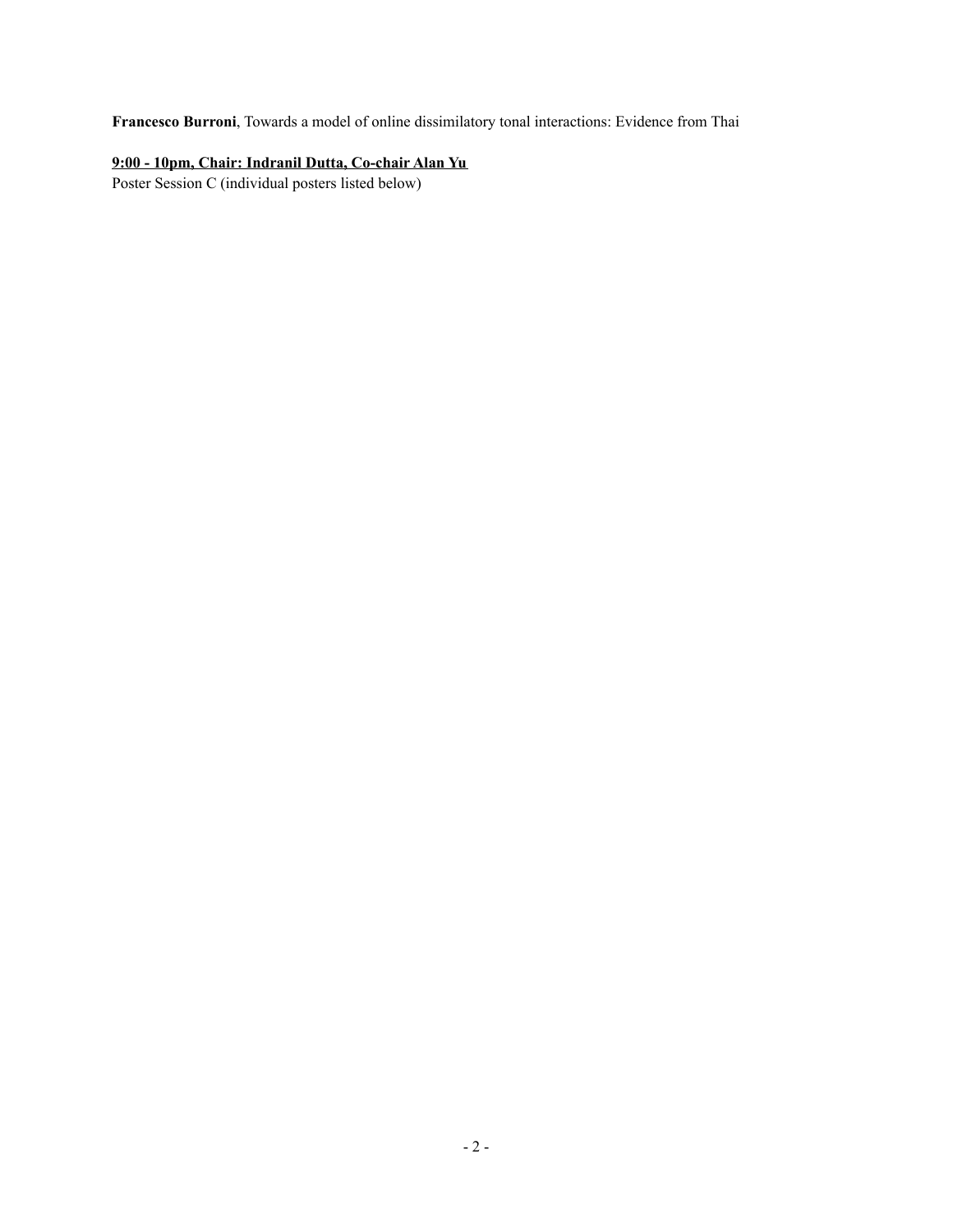# **FRIDAY, June 24**

#### **5:30-6:30am, Chairs: Cynthia Clopper and Jane Stuart-Smith Association for Laboratory Phonology Membership Meeting #1**

To accomodate participants in different time zones, we have scheduled two ALP Membership Meetings. You can attend one or the other; identical topics will be covered, so there is no need to attend both.

Meeting #1, Friday June 24 at 5:30am CDT Meeting #2, Friday June 24 at 2:30pm CDT

# **7:00 - 9:00am, Chair: Florent Dueme, Co-chair Katerina Iliopoulou**

# **Changes in Space: Corpus Phonetics and Phonology**

Invited speaker: **Eleanor Chodroff**, University of York, UK, Large-scale structure in phonetic realization Discussant: **Yao Yao**, Department of Chinese and Bilingual Studies, The Hong Kong Polytechnic University

**Margaret Renwick, Joseph A. Stanley, Jon Forrest and Lelia Glass**, A Mid-Century Peak for the Southern Vowel Shift: Evidence from Georgia

**Connie Ting, Meghan Clayards, and Morgan Sonderegger**, Investigating universality of consonant intrinsic F0 effects

**Roger Yu-Hsiang Lo, Melissa Wang, Michelle Kamigaki-Baron, Noah Luntzlara and Márton Sóskuthy**, Vowels are "stretchier" than consonants: A cross-linguistic corpus study of the segmental implementation of articulation rate

# **9:30 - 11:30am, Chair: Florent Dueme, Co-chair Laurie Lawyer**

# **Changes in Time: Diverse trajectories in language development over the lifespan**

Invited speaker: **Carolyn Quam**, Department of Speech and Hearing Sciences, Portland State University, How bilingualism and developmental language disorder shape phonological aspects of word learning Discussant: **Alexander L. Francis**, Center on Aging and the Life Course, Purdue University

**Madeleine Rees**, Auditory feedback perturbation as a window into individual speech perception and production interactions in Spanish/English bilingual speakers

**Simon Wehrle, Kai Vogeley and Martine Grice**, Characterising conversations between autistic adults – a multi-dimensional approach

**Ho-hsien Pan, Susan Shur-Fen Gau and Shao-Ren Lyu**, Prosodic prominence marking by speakers with Autistic Spectrum Disorder (ASD) and Typical developing (TD) Speakers

#### **12:00 - 2:00pm, Chair: Jiangjin Kuang, Co-chair Katerina Iliopoulou Changes in Space: Field Work**

Invited speaker: **James Kirby**, Institute of Phonetics, Ludwig Maximilian University of Munich Discussant: **Christian DiCanio**, Department of Linguistics, State University of New York at Buffalo

**Kathryn Franich**, The Influence of Temporal Coupling on Phonetic Enhancement

**Seunghun J. Lee, Sun-Ah Jun and Céleste Guillemot**, The domain of tone-segment mapping in Drenjongke is an Accentual Phrase

**Samuel Akinbo and Avery Ozburn**, Methodological challenges and successes in investigating ATR in African languages during Covid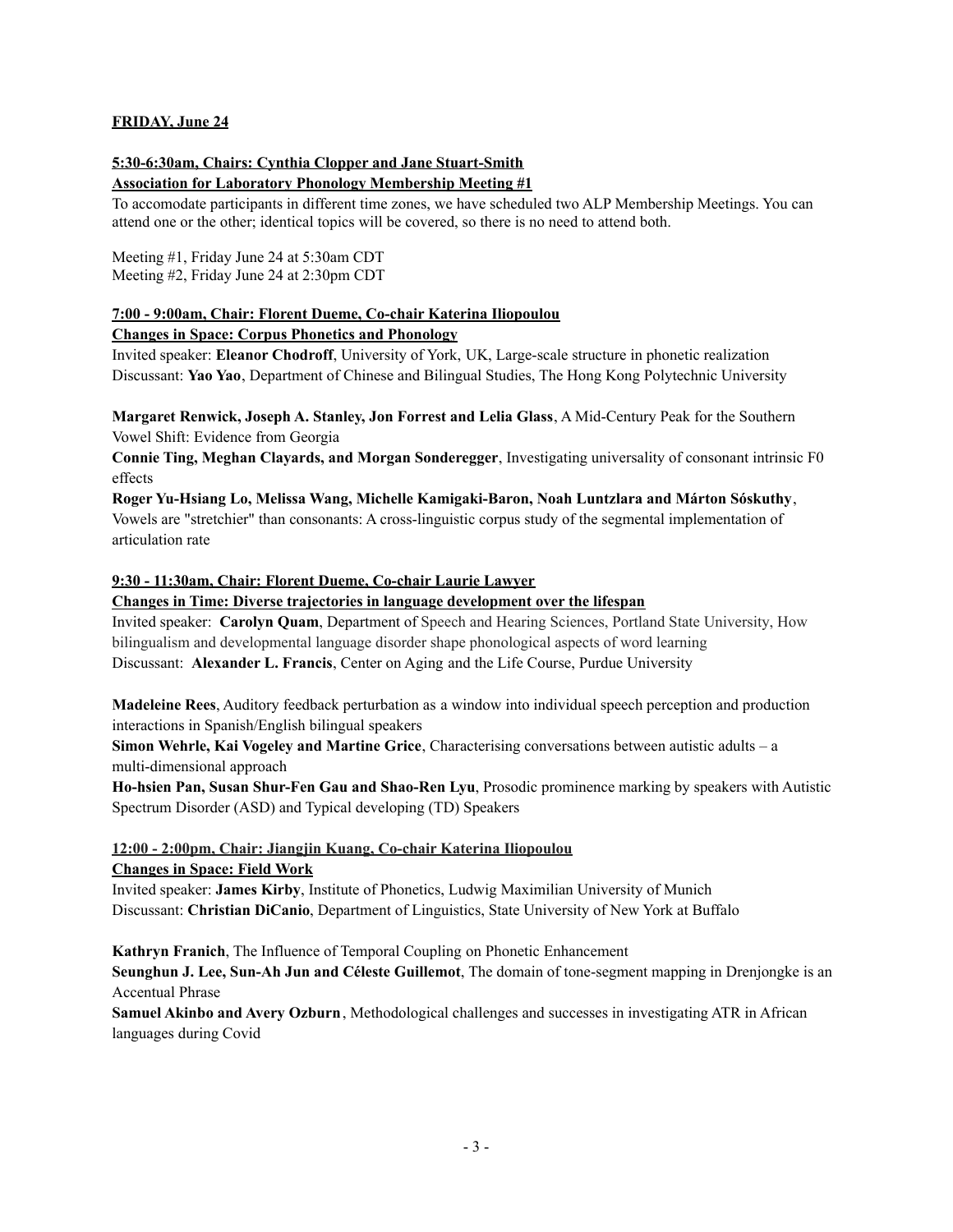# **2:30-3:30pm, Chairs: Cynthia Clopper and Jane Stuart-Smith**

# **Association for Laboratory Phonology Membership Meeting #2**

To accomodate participants in different time zones, we have scheduled two ALP Membership Meetings. You can attend one or the other; identical topics will be covered, so there is no need to attend both.

Meeting #1, Friday June 24 at 5:30am CDT Meeting #2, Friday June 24 at 2:30pm CDT

#### **4:00 - 5:00pm, Chair: Jianjing Kuang, Co-chair Yu-Jung Lin**

Poster Session D (individual posters listed below)

#### **9:00 - 10:00 pm, Chair: Anne Pycha, Co-chair Indranil Dutta**

Poster Session E (individual posters listed below)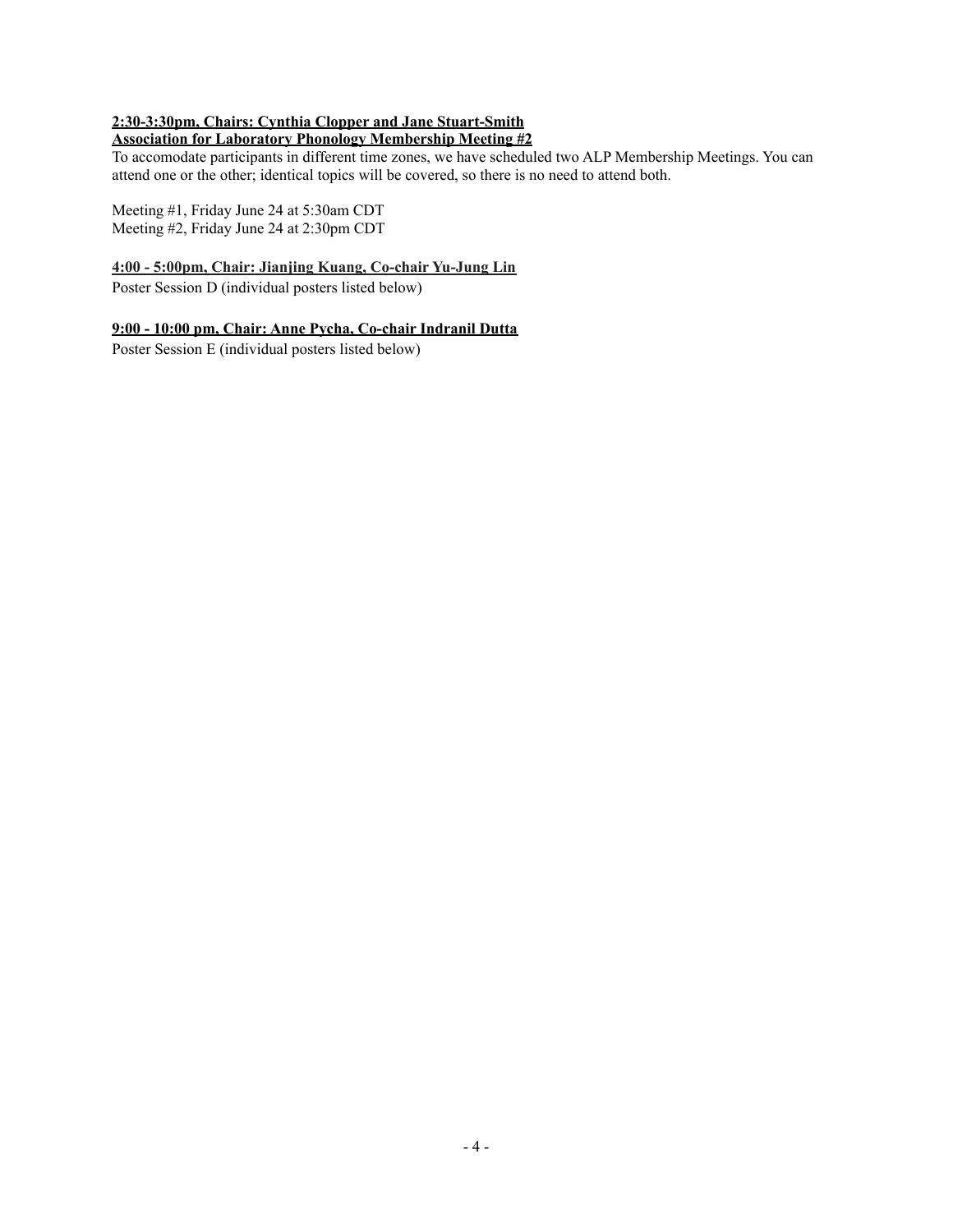# **SATURDAY, June 25**

#### **6:45 - 7:45am, Chair: Laurie Lawyer, co-chair Florent Dueme**

Poster Session F (individual posters listed below)

# **8:00 - 10:00am, Chair: Laurie Lawyer, co-chair Katerina Iliopoulou Changes in Time: Analytic Approaches**

Invited Speaker: **Timo Roettger**, Institutt for lingvistiske og nordiske studier, University of Oslo, The Cart before the Horse - the Roles of Confirmation and Exploration in Laboratory Phonology

Discussants: **Jonathan Harrington and Michele Gubian**, Institute of Phonetics, Ludwig Maximilian University of Munich

**Jason Shaw and Natalie Weber**, Assessing intonational grammars through simulation and classification of pitch trajectories: the case of mobile boundary tones in Blackfoot

**Amanda Doucette, Timothy O'Donnell and Morgan Sonderegger**, Identity, similarity, and the OCP: A model of co-occurrence in 107 languages

**Stefano Coretta**, The power of 'p': Is significance testing hindering speech research?

# **10:15-11:15, Chair: Jianjing Kuang**

Poster Session G (individual posters listed below)

# **12:00 - 1:20pm, Chair Alan Yu, Co-chair Yu-Jung Lin**

**General Session 3a: Vowels**

**Matthew Faytak and Bowei Shao**, Fricative vowels are noisier in crowded vowel spaces

**Stefanie Türk, Jonas Gerards, Mathias Scharinger and Ulrike Domahs**, MMN patterns in the processing of German mid-high vowels in native and non-native speakers

## **General Session 3b: Articulation**

**Sarah Harper**, Implications of individual differences in articulatory and acoustic variability for segmental representation

**Changhe Chen and Jonathan Havenhill**, Lingual gestures of the oral-nasal vowel contrast in Chaoshan Chinese

#### **2:00 - 4:00 pm, Chair: Anne Pycha**

# **Changes in Time: Language Acquisition and Attrition**

Invited Speaker: **Megha Sundara**, Department of Linguistics, University of California, Los Angeles, Infant acquisition: From sound categories, through morphology and word class, to phonemes Discussant: **Charles B Chang**, Department of Linguistics, Boston University

**Margarethe McDonald, Margarita Kaushanskaya and Eon-Suk Ko**, Short-term accented speech exposure aids in the production of difficult contrasts

**Rowena Garcia and Natalie Boll-Avetisyan**, Infant-directed speech might be tailored for learning phonotactic principles

**Kira Bondi, Danica Reid, Sahibnoor Dhami, Alloyson Ugalde, Sydney Walton, Yimin Wang, Anne-Michelle Tessier and Ashley Farris-Trimble**, Alienology: Learning Opaque Phonology

# **4:15 - 5:15 pm, Chair: Yu-Jung Lin, co-chair Anne Pycha**

Poster Session H (individual posters listed below)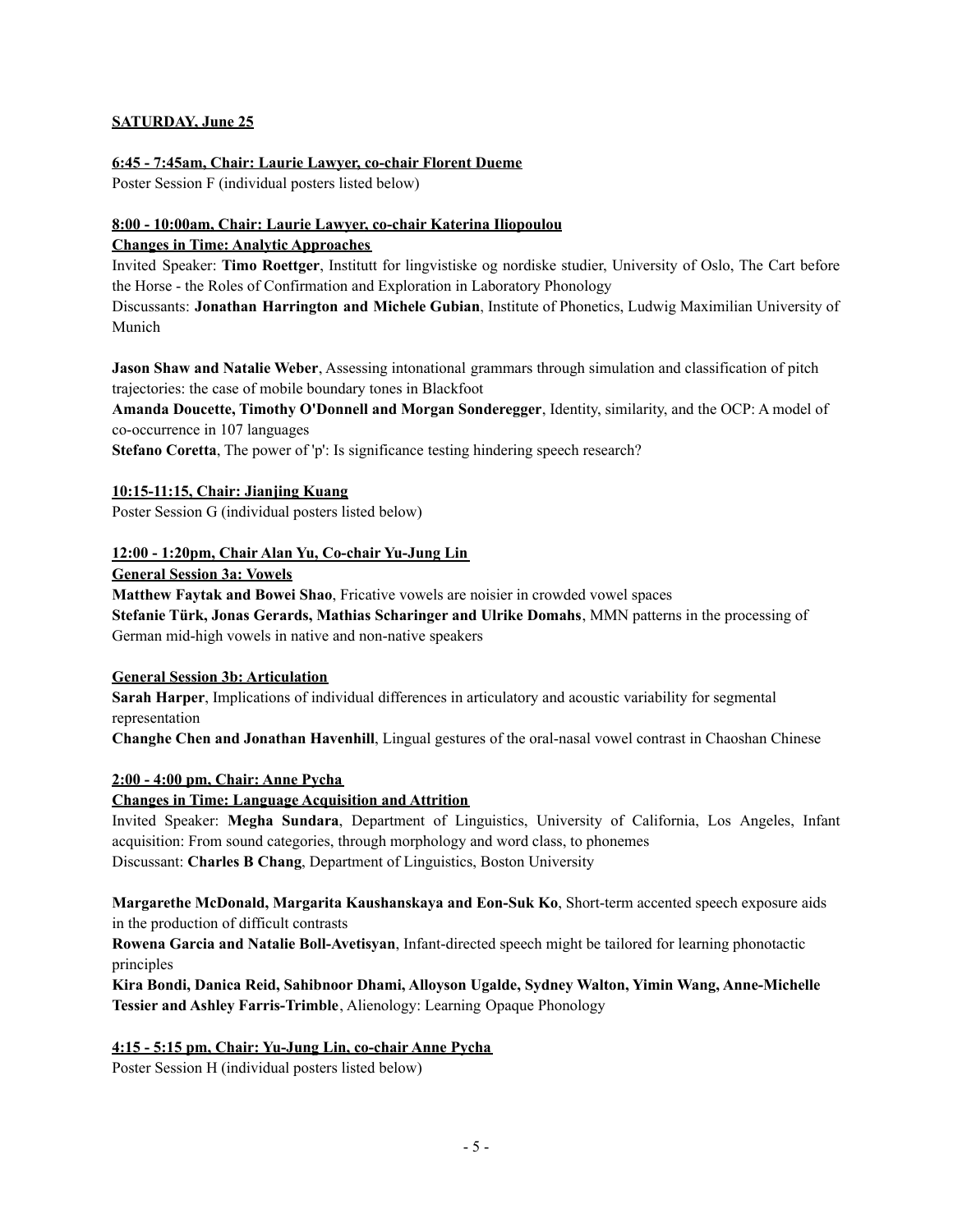# **5:30-5:45pm**

Closing ceremony

### **Poster Session A**

| Nief Al-Gamdi, Jalal Al-Tamimi and<br>Ghada Khattab                                                                   | Voicing contrast in Najdi Arabic stops: Implications for laryngeal<br>realism                                                                   |
|-----------------------------------------------------------------------------------------------------------------------|-------------------------------------------------------------------------------------------------------------------------------------------------|
| Chih-Chao Chang, Chun-Ting Chien and<br>Yu-An Lu                                                                      | Exploring the L2 Perception-production Link in English Vowel Imitation<br>by Mandarin Speakers                                                  |
| Kuniko Nielsen                                                                                                        | Individual variability in the link between speech perception and<br>production categories                                                       |
| Joshua Penney, Felicity Cox and Andy<br>Gibson                                                                        | HAND-raising and neighbourhood language diversity in adolescent<br>speech in Sydney                                                             |
| Llorens Monteserin and Shrikanth<br>Narayanan                                                                         | Anisia Popescu, Louis Goldstein, Mairym A multi-slice rtMRI analysis of horizontal tongue narrowing in English<br>laterals                      |
| Chiara Repetti-Ludlow                                                                                                 | Burmese voiced and voiceless sonorants: An acoustic and positional<br>analysis                                                                  |
| Bert Remijsen and Mirella Blum                                                                                        | The interaction of voice quality and tone in Dinka                                                                                              |
| Sreeparna Sarkar and Irene Vogel                                                                                      | Prosodic Prominence Enhances Perceptibility of Bengali Stop<br>Consonants                                                                       |
| Giulio Severijnen, Hans Rutger Bosker<br>and James McQueen                                                            | How do "VOORnaam" and "voorNAAM" differ between talkers? A<br>corpus analysis of individual talker differences in lexical stress in Dutch       |
| Jasper Hong Sim                                                                                                       | Bilingual phonological development in a multi-dialectal context: the<br>acquisition of /l/ by English-Malay bilingual preschoolers in Singapore |
| Benjamin Storme and Francesc<br>Torres-Tamarit                                                                        | Artificial language learning of vowel reduction                                                                                                 |
| Elizabeth Johnson                                                                                                     | Marieke van Heugten, Helen Buckler and The emergence of word recognition in mono- and multi-accent<br>6-month-olds (WITHDRAWN)                  |
| Maria del Mar Vanrell, Meghan<br>Armstrong-Abrami, Elena Castroviejo and intonation in Majorcan Catalan<br>Laia Mayol | The developmental trajectory of perceiving evidentiality through                                                                                |
| Xinyi Wen, Yiya Chen and Lisa Cheng                                                                                   | Structure-sensitive Tonal Variations in Shaoxing Wu Chinese                                                                                     |
| Helen Reese and Eva Reinisch                                                                                          | No effect on the weighing of speaker information when listening in<br>adverse conditions                                                        |
| Chunyu Ge and Peggy Mok                                                                                               | The influence of breathy voice on tone perception by young speakers in<br>Suzhou Wu Chinese                                                     |

# **Poster Session B**

|  | Johanna Basnak and Mitsuhiko Ota | Do form-learning biases align with typological frequencies? A study in<br>harmonic and disharmonic words |
|--|----------------------------------|----------------------------------------------------------------------------------------------------------|
|--|----------------------------------|----------------------------------------------------------------------------------------------------------|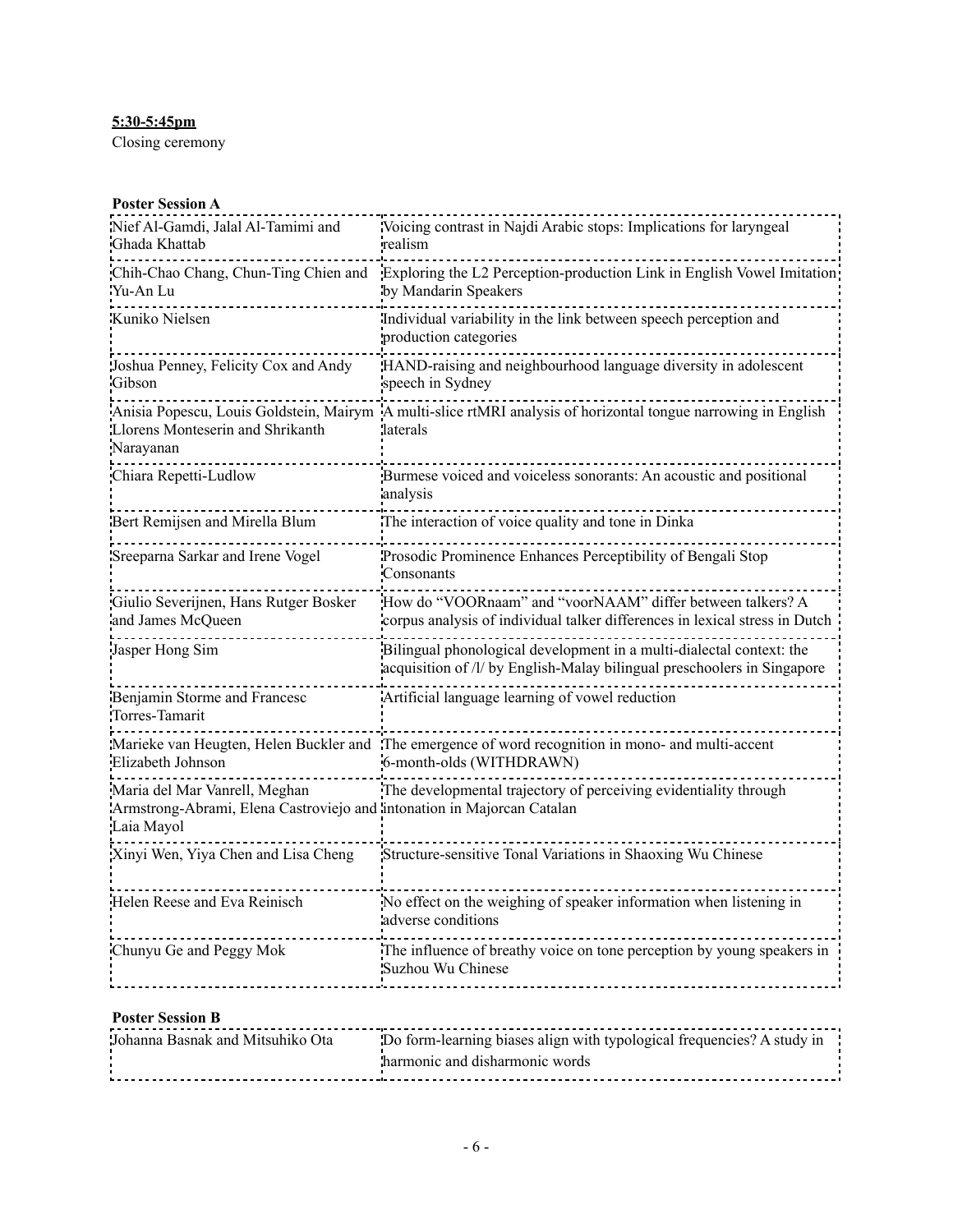|                                                                             | Gwen Brekelmans, Nadine Lavan, Haruka Is there a multi-talker advantage for learning non-native phoneme                       |
|-----------------------------------------------------------------------------|-------------------------------------------------------------------------------------------------------------------------------|
| Saito, Meghan Clayards and Elizabeth                                        | contrasts?                                                                                                                    |
| Wonnacott                                                                   |                                                                                                                               |
| Lisa Davidson and Oiwi Parker Jones                                         | Prosodic influences on the realization of phonemic and non-phonemic<br>glottalization in Hawaiian                             |
| Ander Egurtzegi, Johanna Cronenberg,                                        | From post-lexicality to phonologization: Andalusian /s/-aspiration at the                                                     |
| Michele Gubian, Jonathan Harrington and word boundary                       |                                                                                                                               |
| Hanna Ruch                                                                  |                                                                                                                               |
| Karee Garvin                                                                | Variable syllabification and jaw oscillation                                                                                  |
| Svetlana Kaminskaia and Wladyslaw<br>Cichocki                               | Variation in timing patterns in contact varieties of Canadian French                                                          |
| Miquel Llompart                                                             | Perceptual (un)learning from anomalous vowel substitutions in<br>second-language speech perception                            |
| <b>Edward Marshall</b>                                                      | Variation and change in front vowel height of Standard British Choral<br>Singing (1925-2019)                                  |
| Rachel Olsen                                                                | Prosodic cues to emotional affect in acted speech                                                                             |
| Paul Okyere Omane, Marc Schwab, Titia<br>Benders and Natalie Boll-Avetisyan | Investigating tongue root harmony preferences in young infants growing<br>up in Germany and Ghana                             |
| Sara Pearsell and Daniel Pape                                               | The Effects of Different Voice Quality on the Perceived Personality of a<br>Speaker                                           |
| Anne Pycha, Jae Yung Song and Tessa<br>Culleton                             | Low density and clear speech make spoken words more memorable                                                                 |
| Adam James Ross Tallman                                                     | Lexical vs. postlexical tones in Chácobo (Pano): A phonetic analysis of<br>naturalistic speech                                |
| Esmail Moghiseh and Michael Wagner                                          | Two-dimensional parsing and the iambic-trochaic law in actual words                                                           |
| Ruaridh Purse                                                               | Duration as a perceptual cue to homophone disambiguation                                                                      |
| Si Berrebi, Outi Bat-El and Sharon<br>Peperkamp                             | Automatic speaker-oriented associations of L2 phonetic variants                                                               |
| <b>Poster Session C</b>                                                     |                                                                                                                               |
| Hannah White and Sasha Calhoun                                              | Mediated Iconicity: Effect of age on affective associations of uptalk and<br>creak                                            |
| Yeung                                                                       | Andrew Cheng, Elise McClay and Henny Variation in pitch and vocalic creak in novel words spoken in<br>infant-directed English |
| Ye-Jee Jung and Olga Dmitrieva                                              | Non-native talkers and listeners and perceptual benefits of clear speech                                                      |
| Niamh Kelly                                                                 | Peak alignment, vowel length and onset type in Lebanese Arabic                                                                |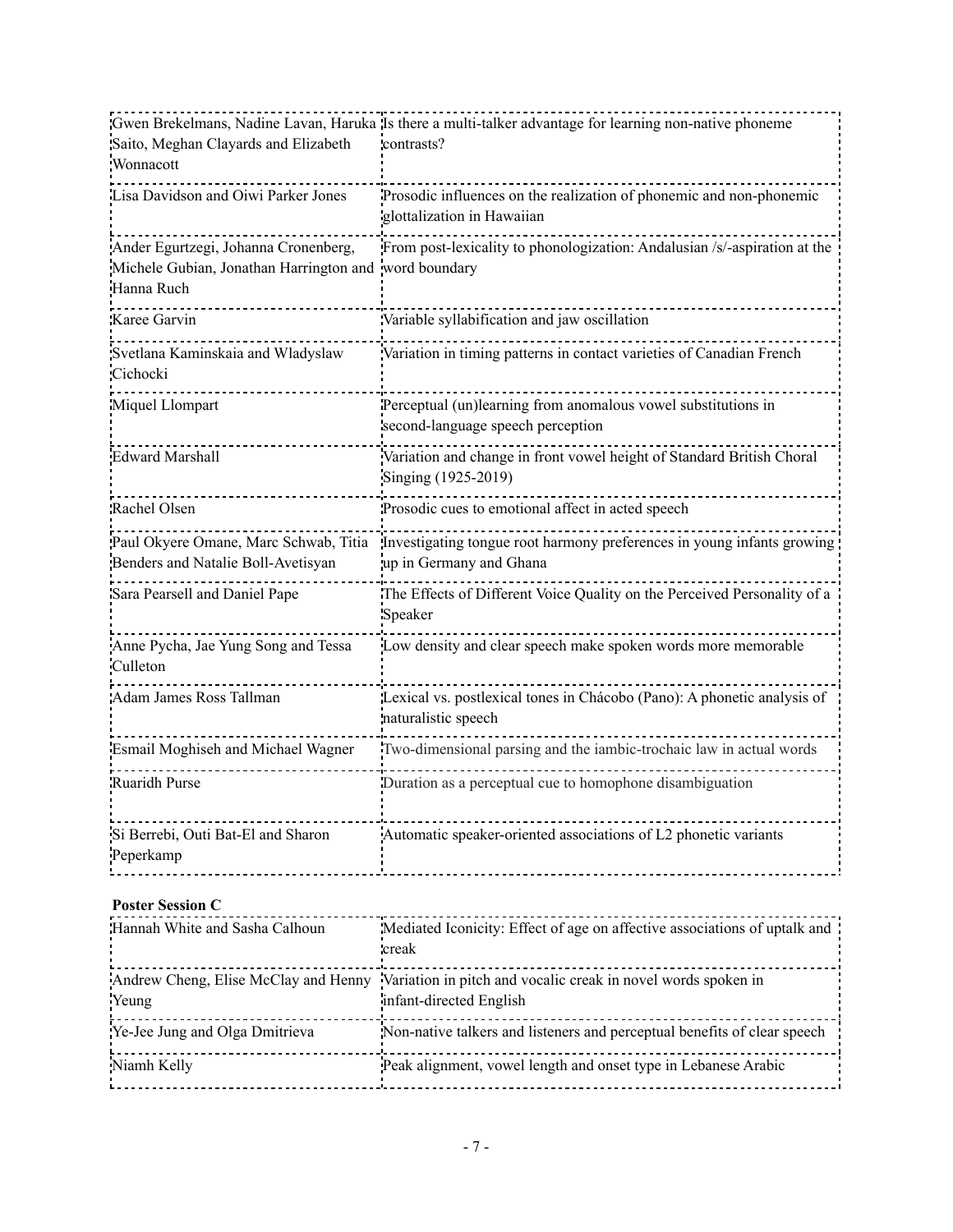| Jieun Lee and Hanyong Park                                    | The benefit of reduced inhibitory control in learning English vowels by<br>Korean learners                                   |
|---------------------------------------------------------------|------------------------------------------------------------------------------------------------------------------------------|
| Chelsea Sanker                                                | Normalized formant values are generalized across talkers                                                                     |
| Rachel Soo, Fion Fung and Molly Babel                         | Temporal and informational dependencies between segmental and<br>suprasegmental processing in Cantonese word recognition     |
| Ping Hei Yeung                                                | Can English become a tone language? Production of lexical tones in<br>Hong Kong English                                      |
| Barlaz and José Ignacio Hualde                                | Jennifer Zhang, Lindsey Graham, Marissa Dynamics of sound change: Production and perception in ongoing<br>mergers and splits |
| Sijia Zhang and Michael Wagner                                | Mandarin tone sandhi and speech segmentation                                                                                 |
| Wei Zhang, Meghan Clayards and<br>Francisco Torreira          | Cue primacy effects in Mandarin tone imitation                                                                               |
| Yinjun Zhang and Jonny Kim                                    | Can talker accent change cue-weighting patterns in English vowel<br>categorization?                                          |
| Sireemas Maspong, Marc Brunelle and<br>Pittayawat Pittayaporn | Temporal alignment of diphthongs and other cues to register: a case<br>study of Chanthaburi Khmer                            |

# **Poster Session D**

| María Del Saz                                                | Investigating a possible neutralization of 3 clusters in Western<br>Andalusian Spanish |
|--------------------------------------------------------------|----------------------------------------------------------------------------------------|
| Sajib Ghosh and Sonya Bird                                   | Pitch-based parameters for rhythm quantification: Evidence from Bangla<br>geminates    |
| Hironori Katsuda, Gemma<br>Repiso-Puigdelliura and Kie Zuraw | He's got abejas: applying tapping in English-Spanish code-mixed<br>sentences           |
| Jiseung Kim and Anja Arnhold                                 | Prosodic focus marking in Canadian English                                             |
| Seung-Eun Kim and Sam Tilsen                                 | Evidence for adaptive control of pitch register                                        |
| Wilmar Lopez-Barrios                                         | Language-specific intonation in the bilingual Palenquero/Spanish<br>speakers           |
| Grant McGuire and Molly Babel                                | Voice quality ratings of voices by speakers of American English                        |
| <b>Stefanie Reed</b>                                         | Duration Differences in Tagalog Reduplication as Evidence for<br>Phonemic Vowel Length |
| Austin Brailey-Jones, Sara E. Miller and<br>Margaret Renwick | Accounting for /t/ palatalization across word boundaries in UK English                 |
| Michael Stern and Jason Shaw                                 | Minimal pair induced phonetic change over multiple timescales                          |
| Pauline Welby, Elsa Spinelli and Audrey<br>Bürki             | Does spelling provide a phonological target even when spelling is not<br>provided?     |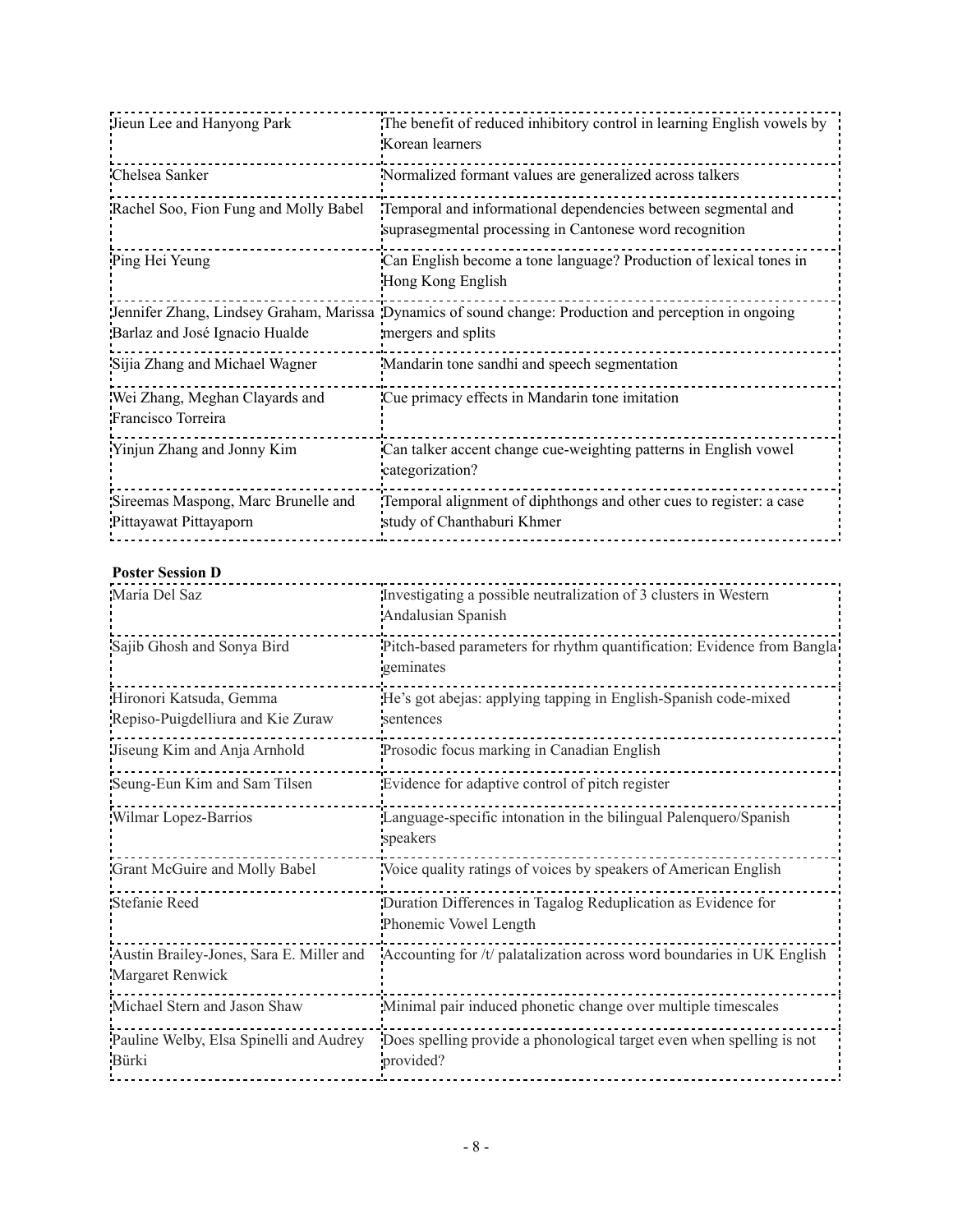|                  | Jonathan Wright and Melissa Baese-Berk To touch or not to touch: Variations in mouse tracking across equipment<br>profiles during online incidental learning of novel tone categories |
|------------------|---------------------------------------------------------------------------------------------------------------------------------------------------------------------------------------|
| Madeleine Oakley | Articulatory and acoustic vowel dynamics in L2 speech                                                                                                                                 |

#### **Poster Session E**

| Grace WL Cao, Yixuan Xiong, Him<br>Cheung and Peggy Mok     | The effects of visual cues on speech intelligibility of accented Cantonese                                 |
|-------------------------------------------------------------|------------------------------------------------------------------------------------------------------------|
| Lung Sze                                                    | Youngah Do, Jonathan Havenhill and Sui Free variation learning in syntax and in phonology                  |
| Daiki Hashimoto                                             | Accessing suffixed forms: Whole-word and decomposed routes                                                 |
| Eon-Suk Ko and Jongho Jun                                   | Phonological variation in child-directed speech is modulated by lexical<br>frequency                       |
| Seung Suk Lee                                               | Prosodically-conditioned use of contextual variation in classifying Seoul<br>Korean stops                  |
| Sang-Im Lee-Kim and Yun-Chieh Chou                          | Unmerging the sibilant merger during phonetic imitation: the role of<br>social factors                     |
| Dongmei Lin                                                 | Stress in Spanish syntagmatic compounds and -mente adverbs                                                 |
| Olga Maxwell, Elinor Payne, Yizhou<br>Wang and Robert Fuchs | Perceptual adaptation in the Indian English diaspora (WITHDRAWN)                                           |
| James Myers and Tsung-Ying Chen                             | An online exploration of cross-linguistic variation in wordlikeness<br>judgments                           |
|                                                             | Rebecca Scarborough and Kuniko Nielsen Asymmetries in perceptual sensitivity to within-category variations |
| Zhen Qin, Rui Jin and Caicai Zhang                          | The effects of training variability and pitch aptitude on overnight<br>changes of tone learning            |
| Tan Ta                                                      | Perception of tone and register in Ruc language                                                            |

# **Poster Session F**

| Cerys Hughes, Seung Suk Lee, Alessa<br>Farinella and Kristine M. Yu | Phonetic implementation of phonologically different high tone plateaus<br>in Luganda                                                              |
|---------------------------------------------------------------------|---------------------------------------------------------------------------------------------------------------------------------------------------|
| Conceicao Cunha and Jonathan Harrington lengthening in Albanian     | Enkeleida Kapia, Josiane Riverin-Coutlée, Exploring the connection between schwa dropping and vowel                                               |
| Nicholas Henriksen                                                  | Lorenzo Garcia-Amaya, Kelly Kendro and Regional variation in articulation rate and pausing across three dialects<br>of Spanish                    |
| Chloe Dokyung Kwon                                                  | Transfer of boundary effects in English tag questions produced by<br>Korean L2 speakers                                                           |
| Tim Lameris                                                         | Revisiting the Functional Pitch Hypothesis: Evidence from non-native<br>tone word learning in learners across a spectrum of L1 tonal statuses and |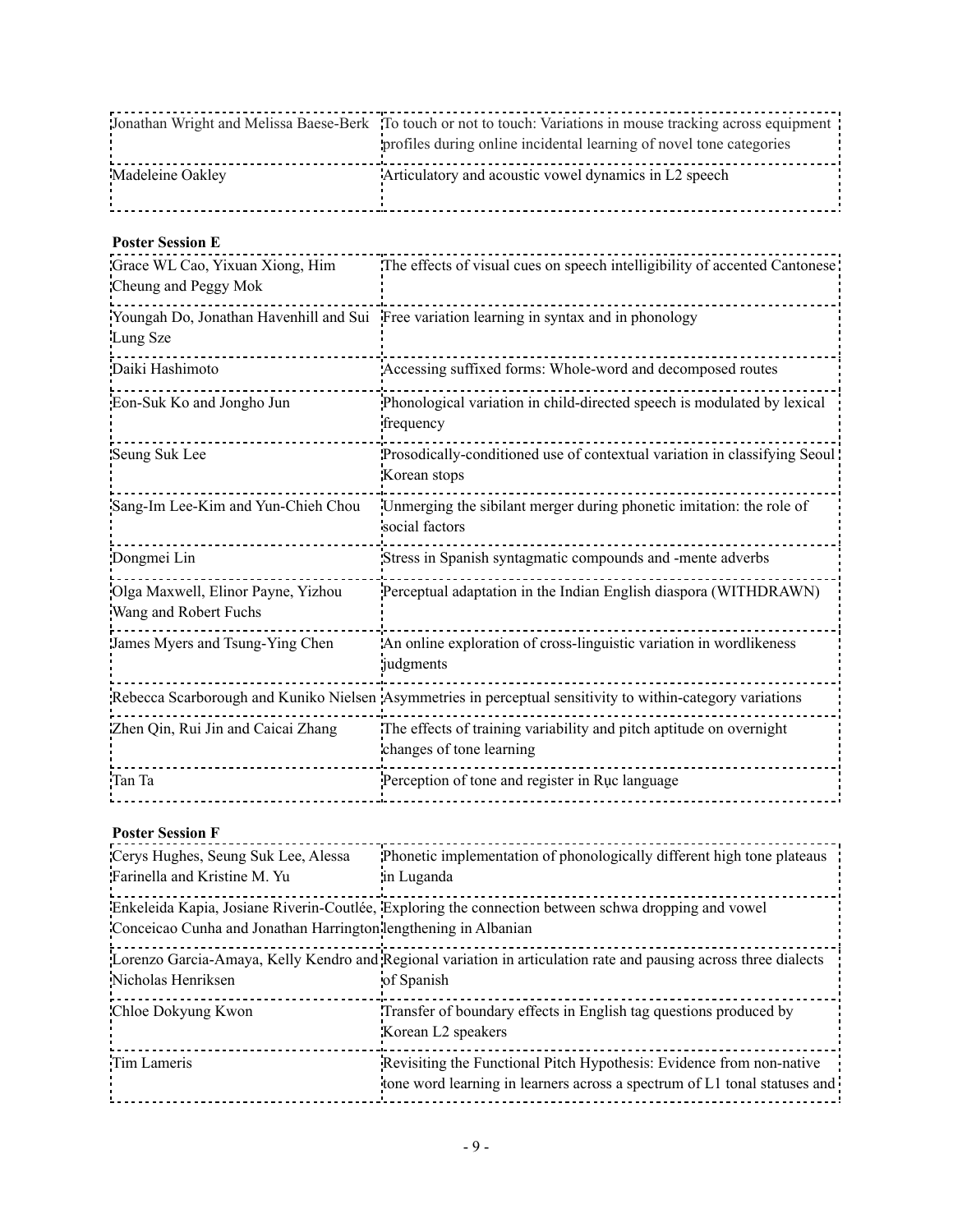|                                                                             | individual aptitudes                                                                                                                 |
|-----------------------------------------------------------------------------|--------------------------------------------------------------------------------------------------------------------------------------|
| Janne Lorenzen, Simon Roessig and<br>Stefan Baumann                         | Syntagmatic and paradigmatic effects of information status on prosodic<br>prominence relations in German – an online production task |
| <b>Edward Marshall</b>                                                      | Variation and change in front vowel height of Standard British Choral<br>Singing (1925-2019)                                         |
| Simon Roessig, Bodo Winter and Doris<br>Mücke                               | Exploring the phonetic space of focus                                                                                                |
| Noiray                                                                      | Elina Rubertus, Anisia Popescu and Aude Children anticipate vowels earlier in repeated than in read aloud speech                     |
| Ingo Plag                                                                   | Dominic Schmitz, Dinah Baer-Henney and Morphological processing is affected by subphonemic detail                                    |
| Heiko Seeliger and Sophie Repp                                              | On the prosodic marking of German rejections and rejecting questions                                                                 |
| Hielke Vriesendorp                                                          | Sociolinguistic processing in hybrid exemplar theory: do we use lexical<br>or sublexical representations?                            |
| Marzena Zygis, Anita Lorenc, Daniel<br>Pape, Lukasz Mik and Marton Soskuthy | On the necessity of exploring individual variation                                                                                   |
| Kyle Parrish                                                                | The Roles of Empathy and Openness in L2 Spanish accent ability                                                                       |
| and Rachel Smith                                                            | Leendert Plug, Robert Lennon, Yue Zheng Do listeners orient to canonical forms when judging speech tempo?                            |

# **Poster Session G**

| Suzy Ahn and Harim Kwon                                          | Tongue position of stops in post-vocalic and post-voiceless position: An<br>lultrasound study of American English, Brazilian Portuguese, and Seoul<br>Korean |
|------------------------------------------------------------------|--------------------------------------------------------------------------------------------------------------------------------------------------------------|
| Yuan Chai and Shihong Ye                                         | Acoustic cues for checked tone perception in Xiapu Min<br>(WITHDRAWN)                                                                                        |
| Todd and Meghan Sumner                                           | William Clapp, Charlotte Vaughn, Simon Talker-specificity vs. token-specificity in recognition memory                                                        |
| Hali Clark, Marie Bissell, Cynthia G.<br>Clopper and Abby Walker | Effects of lexical competition, dialect familiarity, and dialect exposure<br>on lexical processing                                                           |
| Esther de Leeuw, Enkeleida Kapia and<br>Scott Lewis              | Contrastive perception in Albanian returnees in Tirana, Albania                                                                                              |
| Stella Gryllia, Katherine Marcoux and<br>Amalia Arvaniti         | Using fPCA and GAMMs to investigate categoriality and variability in<br>intonation (WITHDRAWN)                                                               |
| Zhe-Chen Guo and Rajka Smiljanic                                 | Coarticulatory vowel nasalization in read and listener-directed speech<br>across communicative contexts: An analysis of the LUCID corpus                     |
| <b>Ivy Hauser</b>                                                | Differential cue weighting in Mandarin sibilant merger                                                                                                       |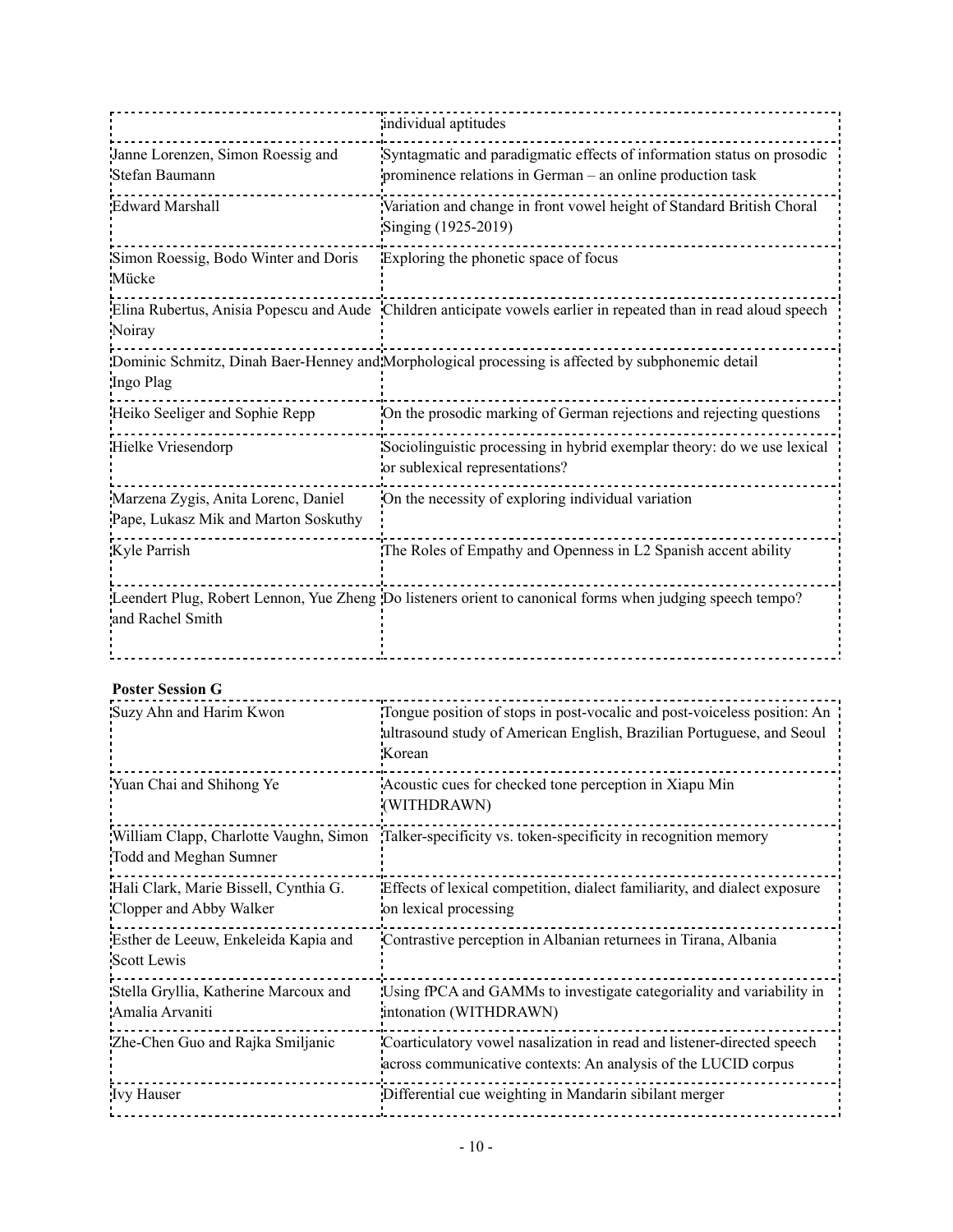| Asymmetries in V-to-V coarticulation among harmonic and<br>non-harmonic sequences in Khalkha Mongolian                                  |
|-----------------------------------------------------------------------------------------------------------------------------------------|
| Acoustic cues of irony in Russian                                                                                                       |
| Pavel Skrelin, Daria Novoselova and Rada                                                                                                |
|                                                                                                                                         |
| Variance and invariance in the articulatory correlates of syllable<br>structure                                                         |
| Phonetic and lexical hints at the phonological representations of [e] and<br>$\lceil \varepsilon \rceil$ in Senegalese wolophone French |
| Categorization gradience and lexical recruitment are linked: Evidence<br>from younger and older adults                                  |
| Cong Zhang, Huinan Zeng, Huang Liu and Featurally Underspecified Lexicon (FUL) Model: Evidence from<br>multilingual Text-to-Speech      |
|                                                                                                                                         |

#### **Poster Session H**

| Sarah Alamri                                                                                               | Cross-language Perception: Saudi Arabic and Seoul Korean Intervocalic<br>Coronal Stops                     |
|------------------------------------------------------------------------------------------------------------|------------------------------------------------------------------------------------------------------------|
| Justin Bai and Rebecca Scarborough                                                                         | Minimal pair effects on voicing-conditioned vowel lengthening in<br>English                                |
| Bihua Chen and Isabelle Darcy                                                                              | Effects of Auditory Context on Nonnative Recognition of Reduced<br>Speech: Does Meaning Explain It All?    |
| Mariana Cortes Kandler                                                                                     | Erratic Rhotics: Exploring the variability of the Costa Rican Spanish<br>Trill                             |
| Ellen Dossey                                                                                               | The effect of sociophonetic knowledge on the processing of a novel<br>accent                               |
| Florent Dueme, Antje Stoehr and Clara<br>Martin                                                            | Late French-Spanish immersed bilinguals produce language-specific<br>prevoiced plosives                    |
| Jakub Dunin-Borkowski                                                                                      | Productivity of o-Raising in Polish                                                                        |
| Yen-Chen Hao                                                                                               | Lexical encoding of second language segments and tones by learners at<br>different proficiency levels      |
| Yuhong Zhu, Ian Cameron, Rebekah<br>Stanhope, Kate Kinnaird, Yazhao Huang,<br>Tianyi Ni and Björn Köhnlein | Can people learn three levels of sonority-sensitive stress? An online<br>experiment                        |
| and Katalin Mády                                                                                           | Anna Kohári, Luca Garai, Uwe D. Reichel Voice quality modifications in Hungarian infant-directed speech    |
| Ciana Paye and Emma Trudan                                                                                 | Jeff Mielke, Marie Bissell, Bridget Smith, Pharyngealized interdentals and intrusive L in American English |
| Nicole Mirea and Matthew Goldrick                                                                          | Prior Knowledge's Role in Consolidating Novel Phonotactics for Speech<br>Production                        |